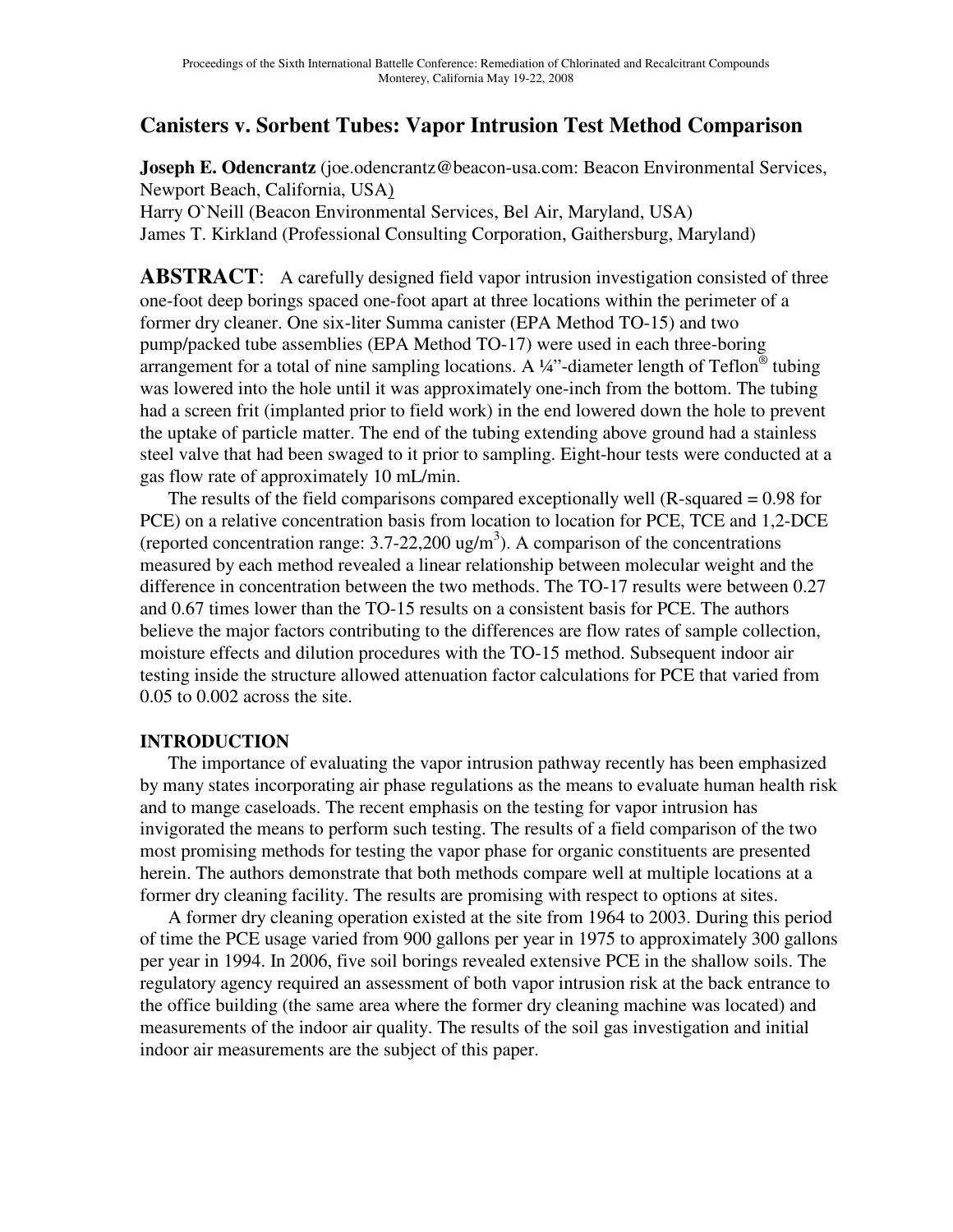### **LABORATORY METHODS AND PROCEDURES**

Samples collected on multisorbent tubes were analyzed by Beacon Environmental following EPA Method TO-17 procedures and samples collected in six-liter Summa canisters were analyzed by Analytical Laboratory Service, Inc. following EPA Method TO-15. Both methods are internal calibration methods using gas chromatography/ mass spectrometry instrumentation.

**Sorbent Tube Composition** The multisorbent tubes used by Beacon Environmental were prepared and are nearly identical to the Tube Style 3 referred to in EPA Method TO-17 (1999) and in accordance with ASTM D6196-03. The tubes were Silcosteel® coated stainless steel and the sorbent beds were packed from weakest to strongest adsorbents in the sample (*i.e.*, pump) flow direction. Figure 1 is a schematic diagram of the tubes used in this research.



All beds target mass is 125 mg with the exception of Carboxen 1003 which is 65 mg.

 **FIGURE 1. Schematic diagrams of EPA Method TO-17 tubes.** 

Quartz beads are the weakest and also act to separate the adsorbent beds, much like quartz or glass wool, but much more manageable and easier to measure on an analytical balance. Quartz does not react with any of the targeted compounds and it effectively seals the adsorbent beds from direct exposure to the atmosphere, or each other. Also, very heavy, low volatility compounds will get adsorbed to the surface of this glass bead protecting the stronger adsorbents packed behind it. Each quartz bead bed weighed 125 mg.

Carbotrap C/TD-2--Type J known to perform as specified in this practice is Carbotrap C manufactured by Supelco Inc., USA. An example of sorbent Type K known to perform as specified in this practice is Carbopack C manufactured by Supelco Inc., USA. weak graphitized carbon. This bed weighed 125 mg.

 Carbotrap B/TD-1--An example of sorbent Type F known to perform as specified in this practice is Carbopack B, a medium strength graphitized carbon, manufactured by Supelco Inc., USA. . This bed weighed 65 mg.

 Carboxen 1003-- An example of sorbent Type M known to perform as specified in this practice is Carboxen 1000, a strong carbon molecular sieve, manufactured by Supelco Inc., USA. This bed weighed 65 mg.

### **SITE INFORMATION AND SAMPLING LOCATIONS**

A former dry cleaning operation existed at the site from 1964 to 2003. During this period of time the PCE usage varied from 900 gallons per year in 1975 to approximately 300 gallons per year in 1994. In 2006, five soil borings were installed and found extensive PCE in the shallow soils. All of these borings were converted to groundwater monitoring wells and the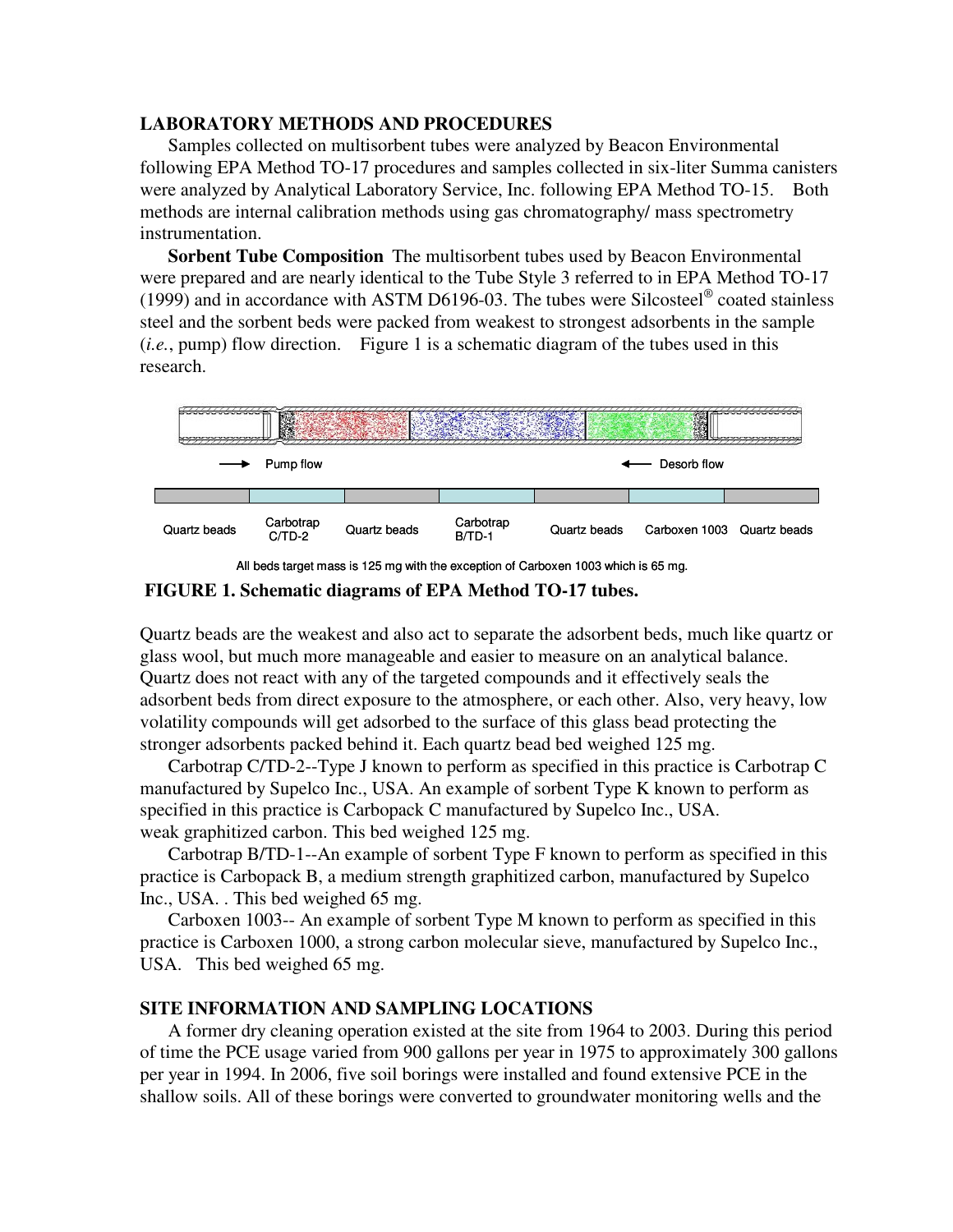PCE concentration in the groundwater in the vicinity of the dry cleaning operation varied from 160 ug/L to 179 ug/L in October and November 2006, respectively. The depth to the groundwater table was approximately 20 feet below ground surface (bgs). The boring logs indicate the soils are clayey sand with interbedded clay layers approximately one-inch thick. The PCE concentration at one-foot bgs was 62 ug/kg at the rear entrance to the former drycleaning facility.



Sample Location SG-02 Sample Location SG-03



# **FIGURE 2. Photographs of sampling locations SG-02 and SG-03.**

Figure 2 provides photographs of the experimental layout at SG-02 and -03. Twelve inches separate each sampling hole, with the multisorbent tubes samples collected on the ends and the summa canister samples collected in the middle. Both SG-02 and SG-03 are located in the back area of the office space, in proximity to where the dry cleaning machine reportedly was located, and are separated by a distance of approximately 20 feet. SG-02 is west of SG-03 and SG-04 is located approximately 45 feet due north of SG-03. The office space is approximately 35 feet wide by 80 feet in length.

# **SAMPLE COLLECTION AND METHODS**

At each sampling location the field technician drilled three holes through the slab. Each hole was drilled using a hammer drill with a 1-½"-diameter drill bit to a depth of 12 inches. A  $\frac{1}{4}$ "-diameter length of Teflon<sup>®</sup> tubing was lowered down the hole until it was approximately one-inch from the bottom of the hole. The tubing had a screen frit (implanted prior to field work) in the end that was lowered down the hole to prevent the uptake of particle matter. The end of the tubing extending above slab had a stainless steel valve that had been swaged to it prior to sampling.

After the tubing was lowered into the hole, dry, clean silica was slowly poured into the hole until reaching the lower level of the concrete slab. A layer of bentonite, approximately 1 inch thick, was then poured on top of the silica and moistened by adding distilled water. This process was repeated until the hydrated bentonite filled the annular space of the hole to grade. The hydrated bentonite slurry was then compacted around the tubing and finished once again to grade. Using a 60 mL syringe, the sampling hole and train was purged of three volumes of gas and the valve was left in the closed position.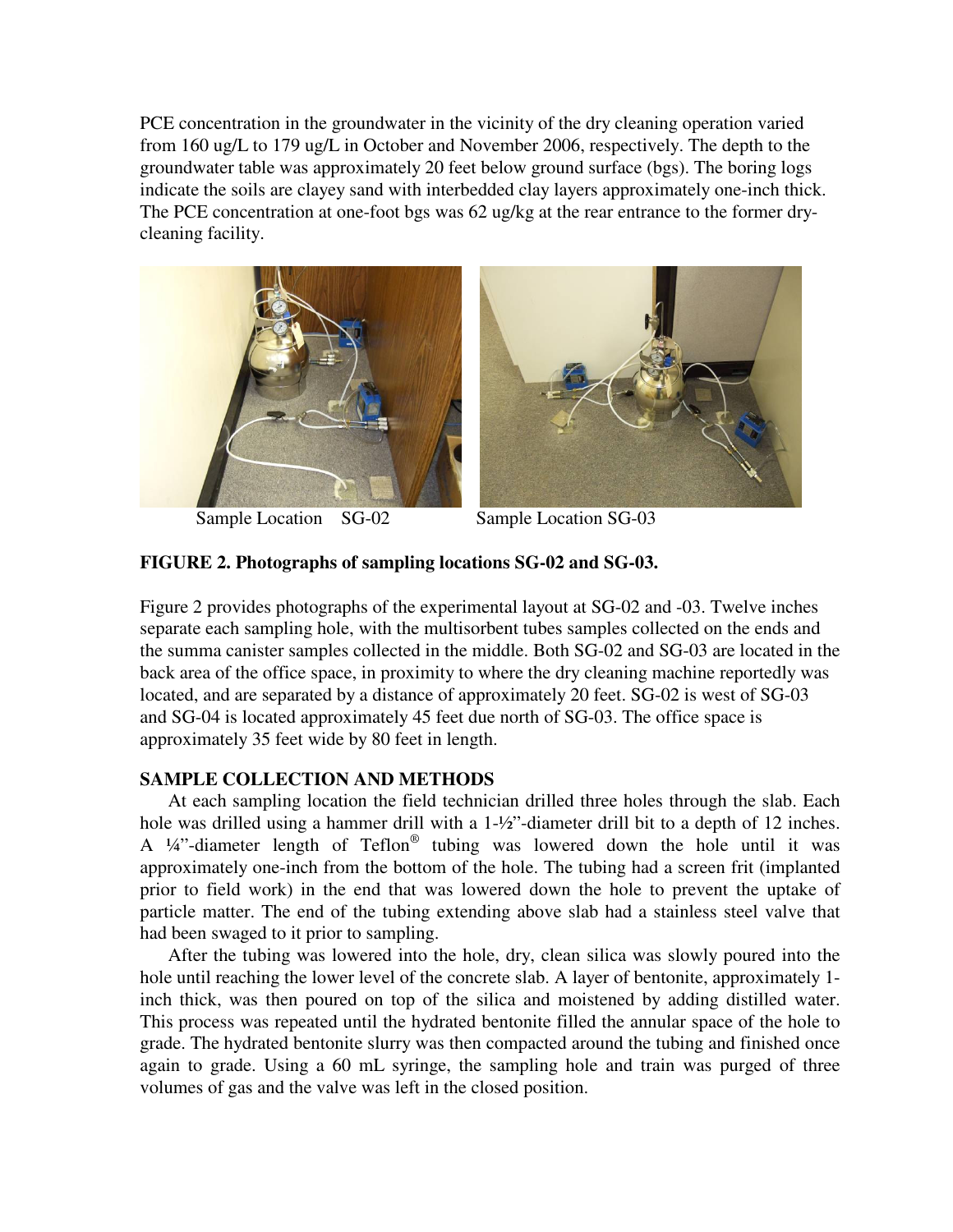After each of the nine temporary vapor ports had been developed, the sampling equipment was connected to the valves. For summa canister samples (Method TO-15), Teflon® tubing was connected using Swage® fittings from the valve to the flow controller on the canister. The valve on the flow controller was then opened to allow gas to enter the evacuated canister throughout the 8-hour period. For the multisorbent tube samples (Method TO-17), Teflon<sup>®</sup> tubing was connected with Swage<sup>®</sup> fittings from the valve to two tubes, which were then connected to a low-flow adapter. The adaptor allowed the primary tube to sample at a 10 mL/min flow rate and the second tube to sample at a flow rate of 1 mL/min. Tubing was used to connect the low-flow adaptor to the sampling pump, which was then switched to the on position. After 480 minutes the valves were closed on the canisters' flow controllers and the pumps were turned off. The testing occurred during normal business hours on December 5, 2006.

### **VAPOR INTRUSION TESTING RESULTS: COMPARISON OF EPA METHOD TO-15 AND TO-17 METHODS**

The results of the side-by-side testing are presented and discussed in this section, including a log-log correlation between measured concentrations of the two methods. Table 1 is a summary of the four target compounds from the study with the average of two tubes reported for each location. The results show SG-03 is closest to a source area with SG-02 in relatively close proximity to the same source area. SG-04, which is approximately 45 feet north of SG-02, reveals significantly lower concentrations proportional to the distance from the source. The differences in measured values between the methods are examined next.

| Tuble 1. Dummut y of Results from Diue Dy Diue Camp 1. Tubes Diuuy |                   |                   |                   |                   |                     |             |
|--------------------------------------------------------------------|-------------------|-------------------|-------------------|-------------------|---------------------|-------------|
| Sample Location                                                    | $SG-02$           | $SG-02$           | $SG-03$           | $SG-03$           | $SG-04$             | $SG-04$     |
| Sample/Tube Number                                                 |                   | Mi52/Mi 32        |                   | Mi23/31           |                     | Mi28/47     |
| <b>Analytical Method</b>                                           | TO-15             | $TO-17$           | $TO-15$           | <b>TO-17</b>      | $TO-15$             | TO-17       |
| Compound / Units                                                   | $\mu$ g/m $\beta$ | $\mu$ g/m $\beta$ | $\mu$ g/m $\beta$ | $\mu$ g/m $\beta$ | $\mu$ g/m $\lambda$ | ug/m3       |
| trans-1,2-Dichloroethene                                           | ND (<2.0)         | $ND$ (<1.7)       | $ND$ (<39.6)      | 33.4              | ND (<2.0)           | $ND$ (<1.7) |
| cis-1,2-Dichloroethene                                             | 12.8              | 8.5               | 307               | 207.2             | ND (<2.0)           | 3.7         |
| Trichloroethene                                                    | 20.5              | 10.5              | 292               | 149               | ND (<2.7)           | $ND$ (<1.7) |
| Tetrachloroethene                                                  | 3,070             | 1,357             | 22,200            | 5,917             | 187                 | 225.2       |

**Table 1. Summary of Results from Side-By-Side Cans v. Tubes Study** 

Figure 3 is a plot of the PCE concentration at each of the three locations for both EPA Methods TO-15 and TO-17. As reflected in Table 1 above, the TO-15 (cans) is significantly larger in concentration at the two source area locations, SG-02 and -03. The correlation between the methods is extremely good with a linear correlation coefficient of 99.83%.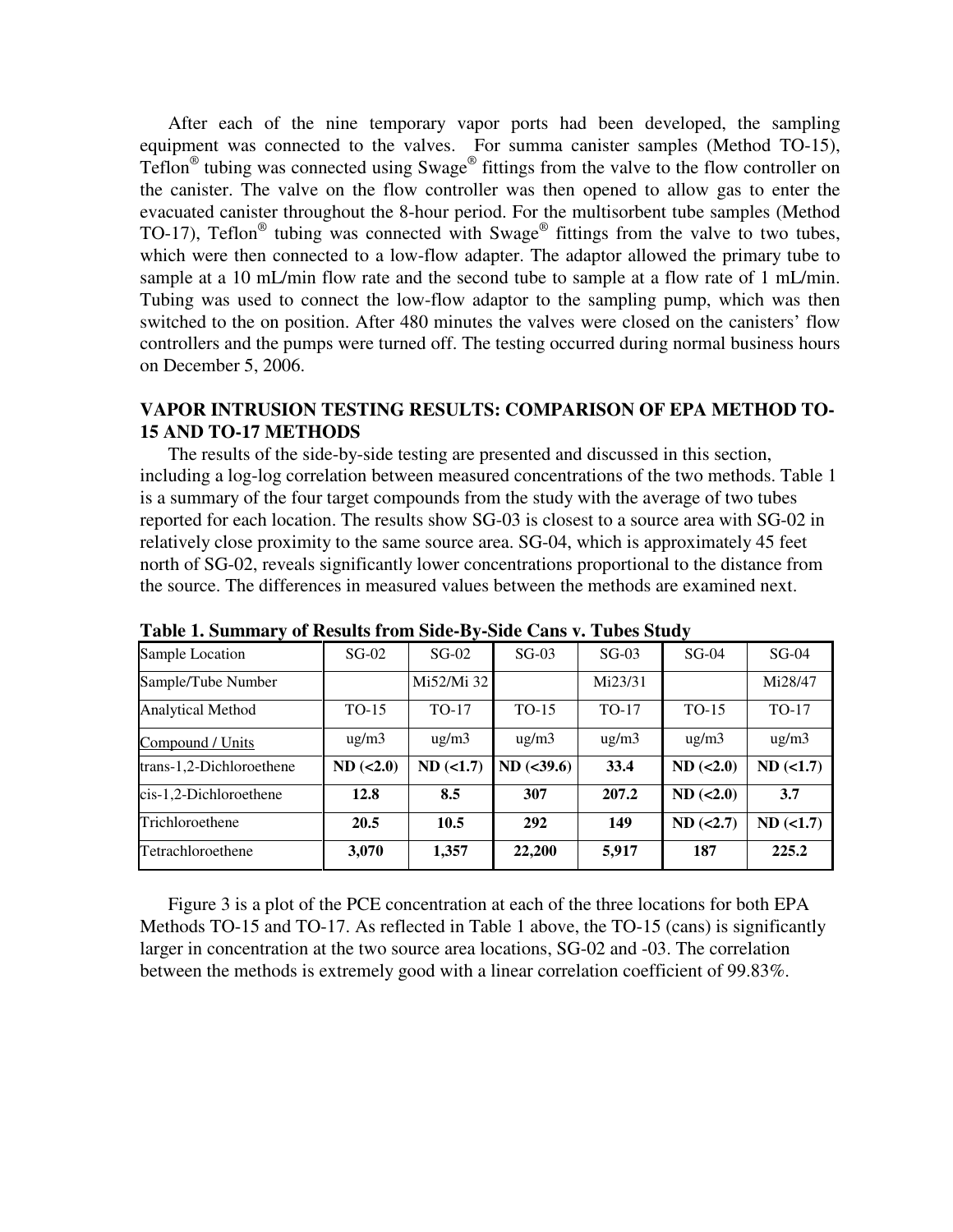

### **FIGURE 3. Correlation of Cans v. Tubes for PCE for the three sample locations (SG-04, 02,and 03 with increasing concentration).**

In an effort to examine the differences in concentration between the two methods, the ratio of TO-15 to TO-17 concentrations at SG-02 and SG-03 are plotted as a function of molecular weight of cis-1,2-DCE, TCE and PCE in Figure 4. There is a strong relationship between the reported concentrations at SG-02 and -03 with increasing molecular weight, which implies there is a partitioning effect that is potentially influencing one of the methods. The correlation coefficient for SG-03 is 0.99 and for SG-02 is 0.96 that implies that the relationship is stronger with increasing concentrations. In an attempt at understanding the transport phenomenon that might be a substantial factor contributing to these trends, the vapor pressure for each of the compounds was examined in relation to the ratio of TO-15 to TO-17 concentrations at SG-03 shown in Figure 5 (Montgomery and Welkom, 1990).



**FIGURE 4. Molecular weight and ratio of tubes to cans correlation for SG-03 and SG-02.**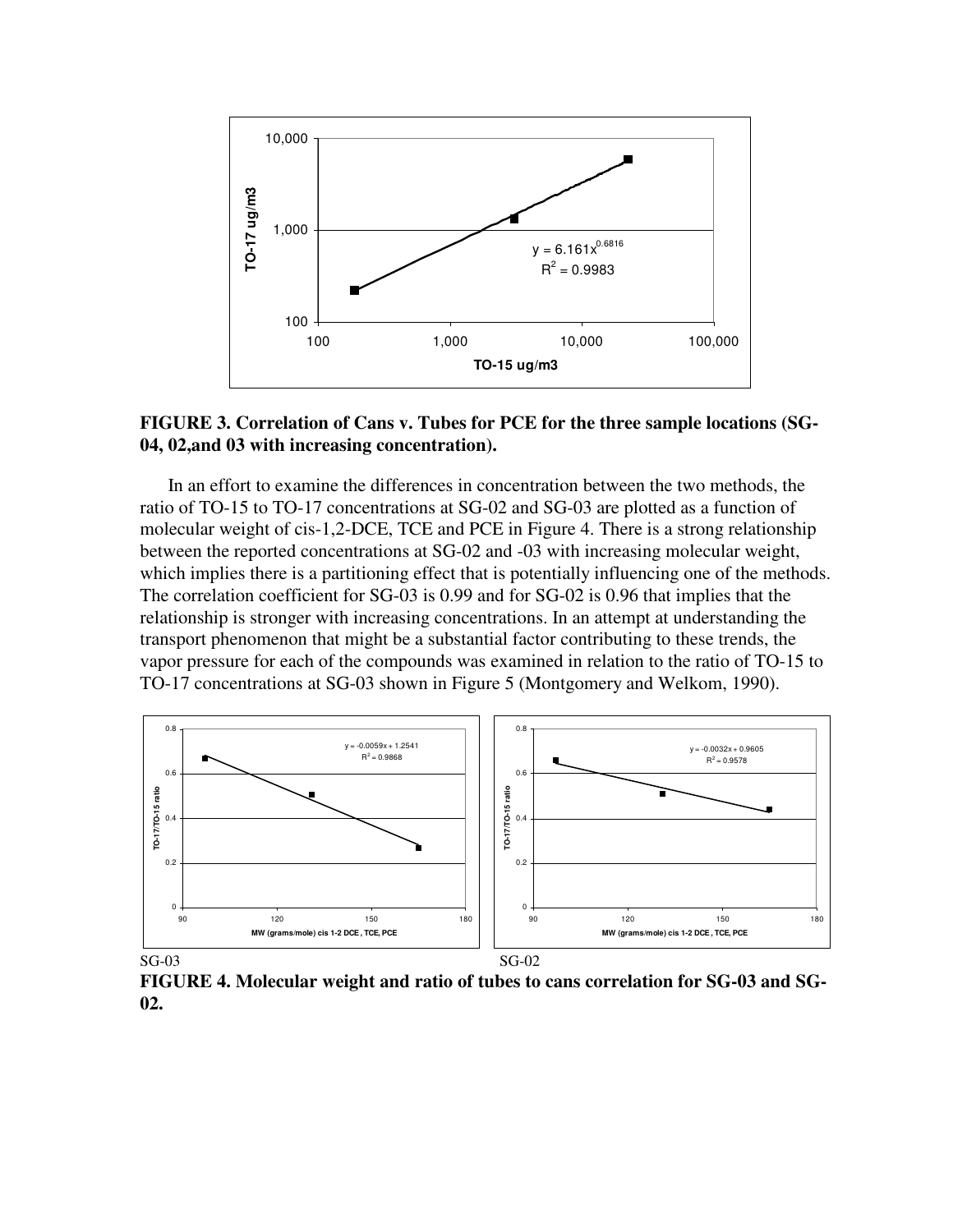

**FIGURE 5. Vapor Pressure versus TO-17/TO-15 Ratio at SG-03.** 

There is a very clear relationship between the compound's vapor pressure and the ratio of TO-15 to TO-17 at SG-03 that implies there are partitioning effects influencing one of the methods. The correlation coefficient is 97.77%, which is strong relationship. The authors are familiar with potential moisture effects that have an impact of the partitioning within the TO-15 cans that could be a plausible explanation of the trends seen in Figures 3, 4 and 5. The laboratory analyzing the canisters noted slight problems with quality control and possible matrix interference issues on selected samples. In Europe, EPA Method TO-17 (sorbent tubes) is used exclusively due to issues related to canisters, EPA Method TO-15 (Woolfenden, 2007). A future body of study is necessary to verify all the relevant mechanisms on the methods used in high concentration settings.

Two indoor air samples were also collected using multisorbent tubes and pumps at a fourfoot height between sample location SG-02 and SG–03 during the same 8-hour collection period. The average PCE concentration in the breathing zone was 12.3 ug/m3. The indoor air testing inside the structure allowed attenuation factor calculations for PCE that varied from 0.05 to 0.002 using subslab data from SG-04 and SG-03, respectively.

#### **CONCLUSIONS**

The following summarize the research completed in the study and are in order of their appearance in the paper.

- The results of side-by-side comparisons of EPA Method TO-15 (cans) and EPA Method TO-17 (multisorbent tubes) at three locations revealed the same trends in vapor concentrations of chlorinated compounds from a former dry cleaning operation release.
- The ratio of reported concentrations for Method TO-17 to Method TO-15, plotted for PCE, TCE and cis-1,2-DCE at two locations, revealed a decreasing trend with increasing molecular weight.
- Upon further examination of the increasing trends in concentration with the TO-15 Method, a strong correlation was established at one of the sampling locations with the vapor pressure of three chlorinated compounds.